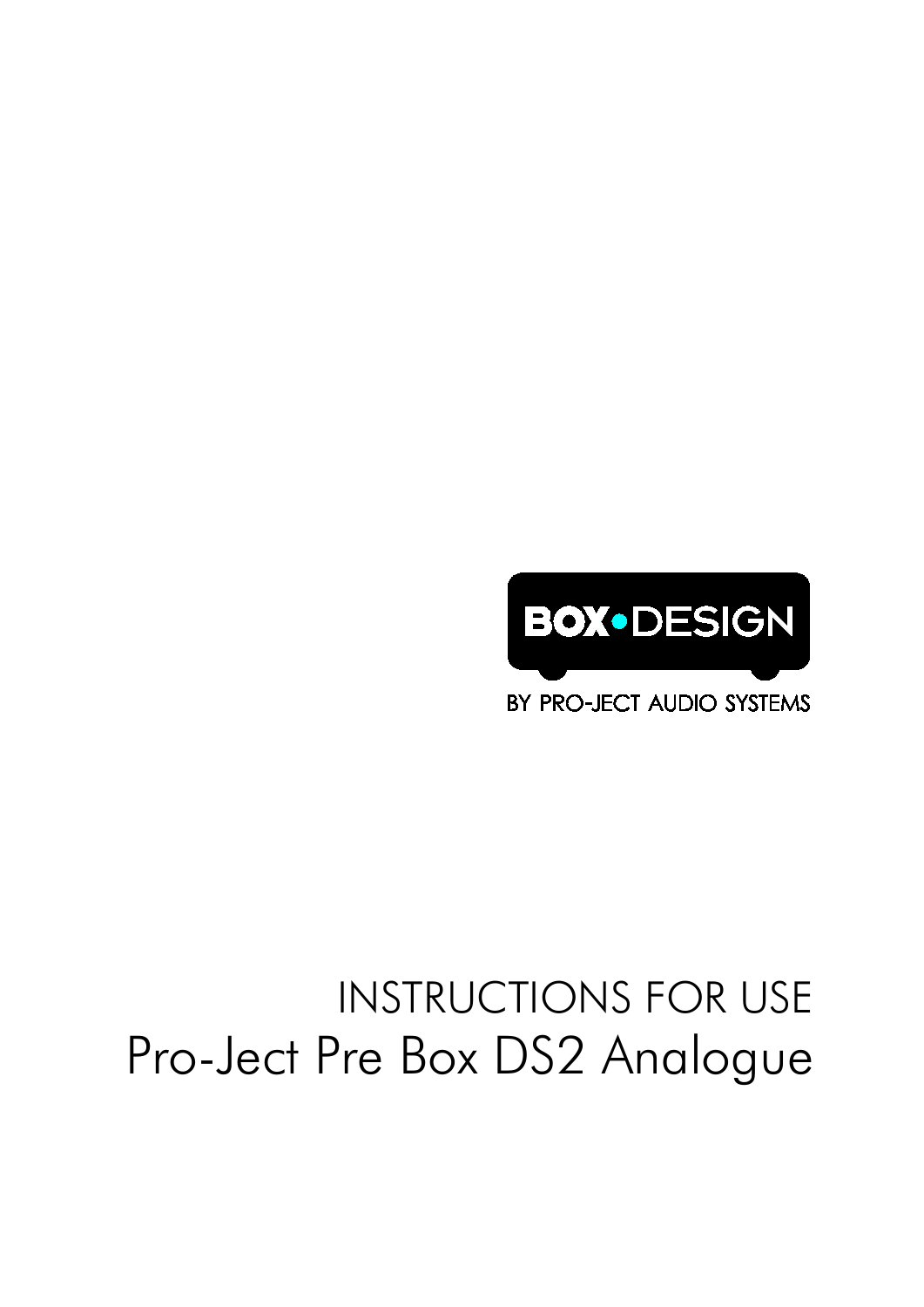Dear music lover,

thank you for purchasing this Pro-Ject Audio preamplifier.

In order to achieve maximum performance and reliability you should study these instructions for use carefully.



*Warning of a hazard for the user, the unit or possible misuse*



*Important notice*

#### Safety instructions

*AC outlet voltages vary from country to country. Before connecting to the mains, make sure that the voltage in your area meets the voltage requirements printed on the power supply.*

*The power supply is used to connect or disconnect the unit from the mains. Make sure that the power supply is easily accessible at all times. Never handle the device, the power supply while your hands are wet or damp.*



*Avoid letting liquids enter the device or the power supply. Never place any item containing liquid, such as a flower vase on or near the device. Never spill any liquid on the device or the power supply. Never place any naked flame sources, such as lighted candles on or near the device. The product shall not be used in damp or wet locations, next to a bathtub, sink, swimming pool or any other similar conditions.*

# **Connectors**



*Make all connections whilst the preamplifier is disconnected from the power supply.*

*Take care to connect the left and right channels correctly. The right channel is usually marked red, the left channel black or white.*

*Never use any other power supply than the one supplied with the unit.*

# Fix Output

**!**

Fix Output connects an analogue record device or a headphone amplifier like a Pro-Ject Head Box.

# Var Output

A power amplifier or active loudspeakers can be connected to the output sockets marked Var Output.

## Subwoofer output

An active subwoofer may be connected to the output sockets marked Sub Out.

## Inputs

The unit has 5 line level RCA inputs marked In1- In 5.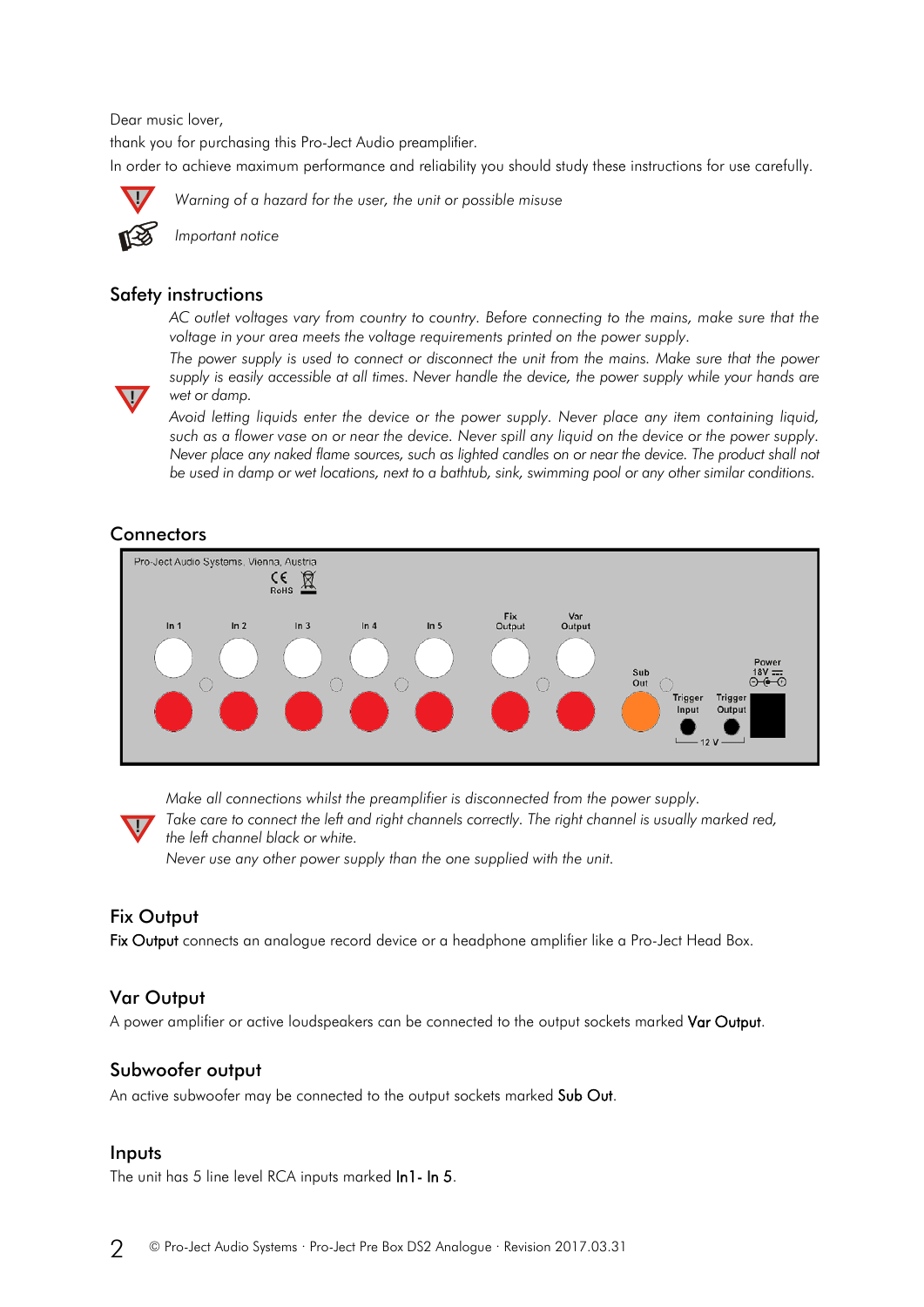# Mains power connection and methods to switch the unit on and off

Connect the low voltage plug from the power supply to the Power 18V socket of the preamplifier before connecting the power supply to the mains. The unit can be switched on and off by using 2 different methods which are equal in priorities.

## 1. Using front pushbutton to switch on or into standby

The pushbutton on the front panel of the unit alternately turns the power on or returns it to standby mode. The blue LED on the front panel shows that the unit is powered on. If a trigger signal is present the unit can't be switched off by the pushbutton.

## 2. Remote power on - triggers

The unit can be switched on via other Box Design components when a 12V trigger voltage is present at the 2.5mm socket marked **Trigger Input.** Special power-on cables (polarity  $\overline{-}$   $\bullet$  +) in diverse lengths are available as accessories. The remote power-on signal can be relayed to further units via the Trigger Output socket. When the 12V trigger signal is switched off, the unit will also switch off.



*Trigger cables may only be plugged into the sockets when the unit is disconnected from the power supply and from the mains. Failure to do so may result in damage of the unit.*

#### Remote control



POWER turns the unit on or back into standby

MUTE activates and deactivates mute. If mute is engaged, the blue L above the ON/OFF switch flashes.

CH+/CH- select the inputs in turn

1-5 access to a specific input directly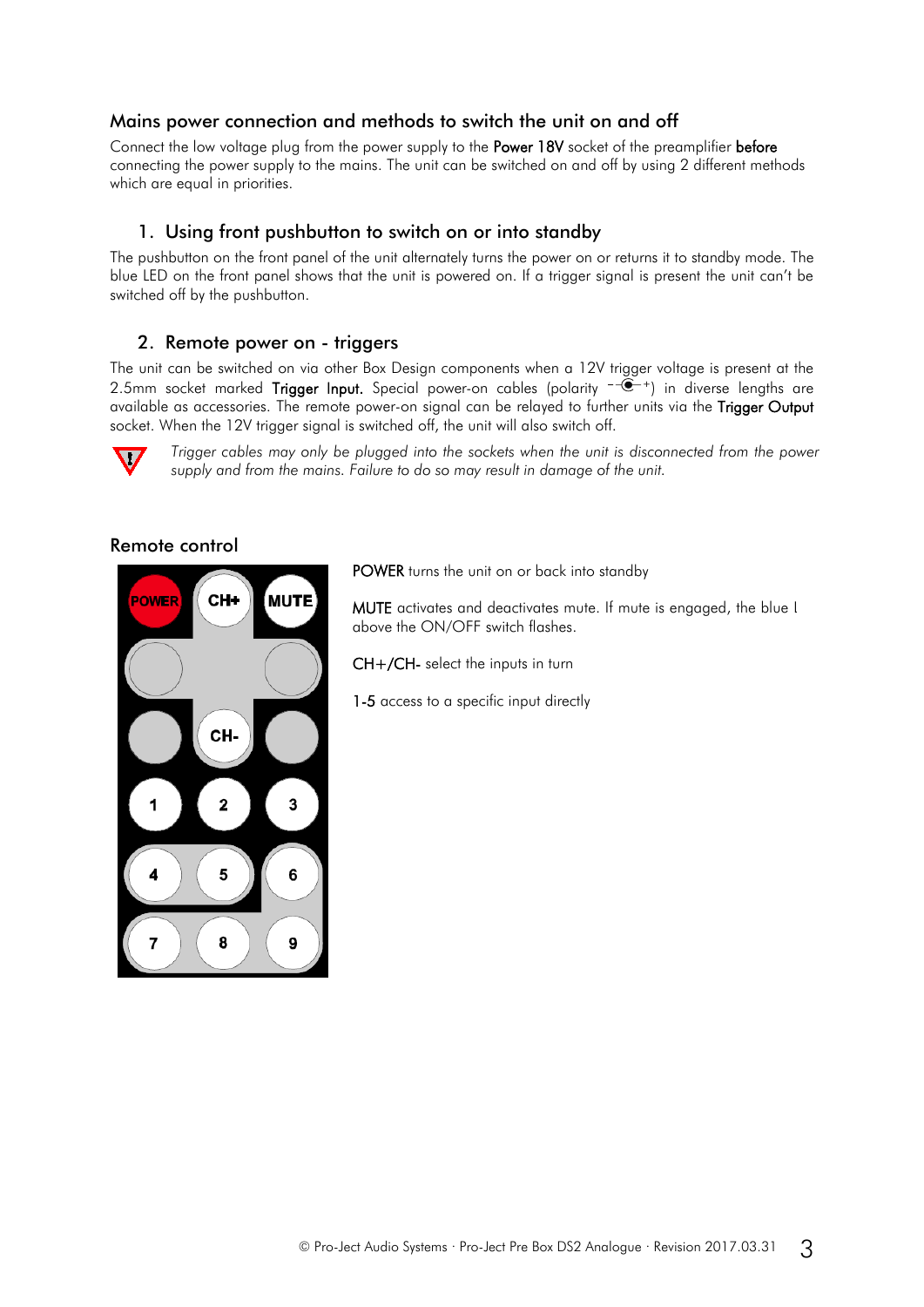# Front panel controls



## Input selector

After the unit is powered on, pressing the buttons < and ► next to the LEDs inputs indicators select desired input.

## Volume

Adjust the volume to the desired level, using the large knob on the front panel.

# Gain switch

The button  $+6dB$  increase gain by 6dB when pressed.

# Replacing batteries

Proceed as follows:

- Unlock and slide open the battery case cover
- Replace the battery. Make sure the battery is the right way round !
- Close the battery case cover



Battery type: 1 x CR2032 / 3V or 1 x CR2025 / 3V

*Do not dispose the batteries as ordinary domestic refuse. Please dispose your exhausted batteries at*  心心 *the appropriate collection sites - usually located at supermarkets and drugstores.*